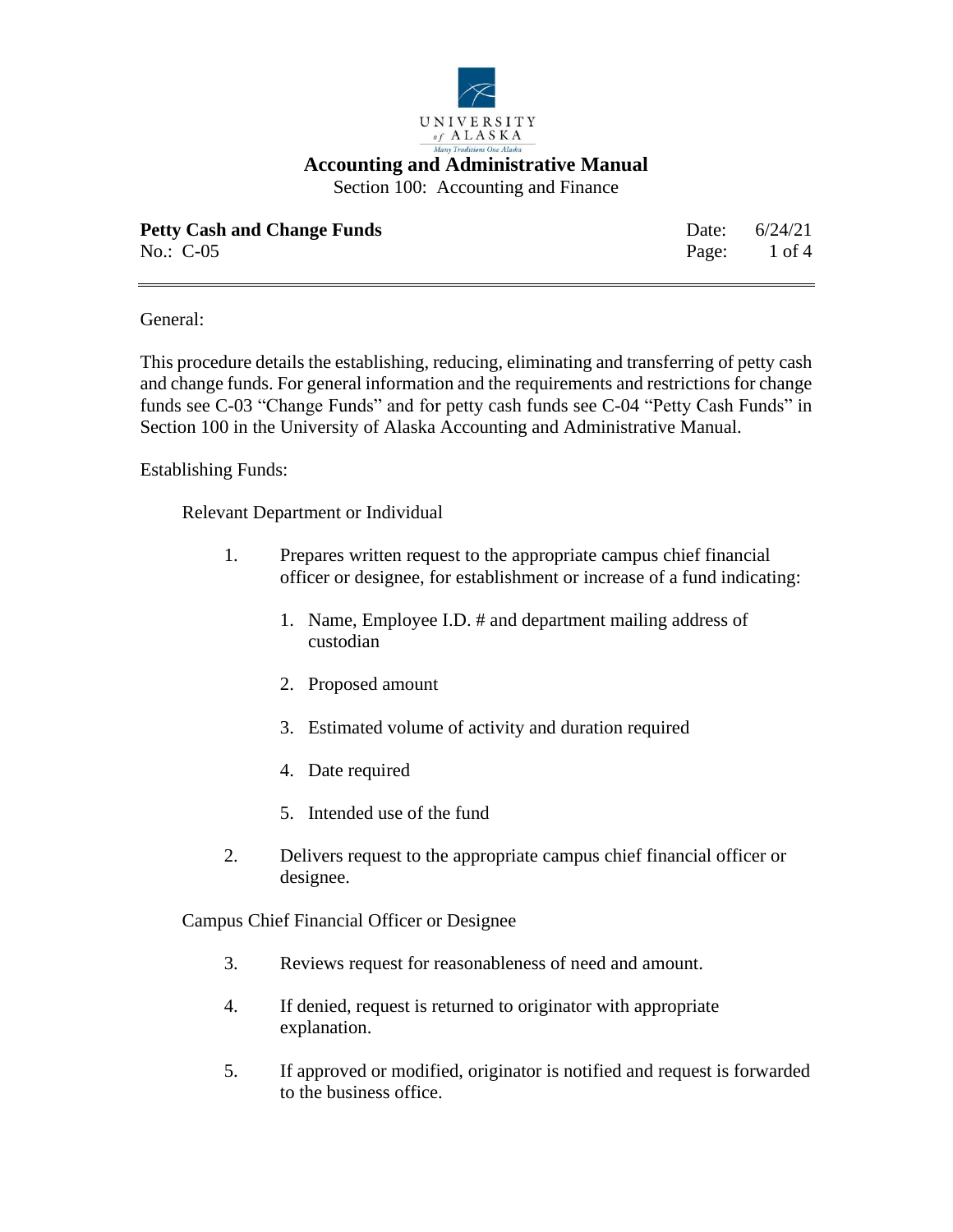

Section 100: Accounting and Finance

| <b>Petty Cash and Change Funds</b> | Date: $6/24/21$         |
|------------------------------------|-------------------------|
| No.: $C-05$                        | Page: $2 \text{ of } 4$ |

Appropriate Accounting Clerk

6. Prepares check requisition, charging:

XXXXXX-00000-0191 (Change Fund) or XXXXXX-00000-0192 (Petty Cash)

Direct deposit into a personal bank account is not allowed for establishing or replenishing change or petty cash funds.

7. Updates listing or card file of outstanding cash funds.

Appropriate Financial Officer

8. Approves check requisition

Accounts Payables Clerk

- 9. Enters requisition into Accounts Payable System, payable to "Petty Cash – (department name)".
- 10. Sends Custodian appropriate sections out of the University of Alaska Accounting and Administrative Manual governing the type of fund being established. (C-03 Change Funds; C-04 Petty Cash Funds)

Petty Cash Custodian

11. Endorses check and exchanges for cash.

Reducing or Eliminating Funds:

Fund Custodian

- 1. Requests reimbursement for all expenditures to bring the fund to the authorized amount.
- 2. Notifies the appropriate campus chief financial officer or designee in writing of intent to reduce or eliminate the fund.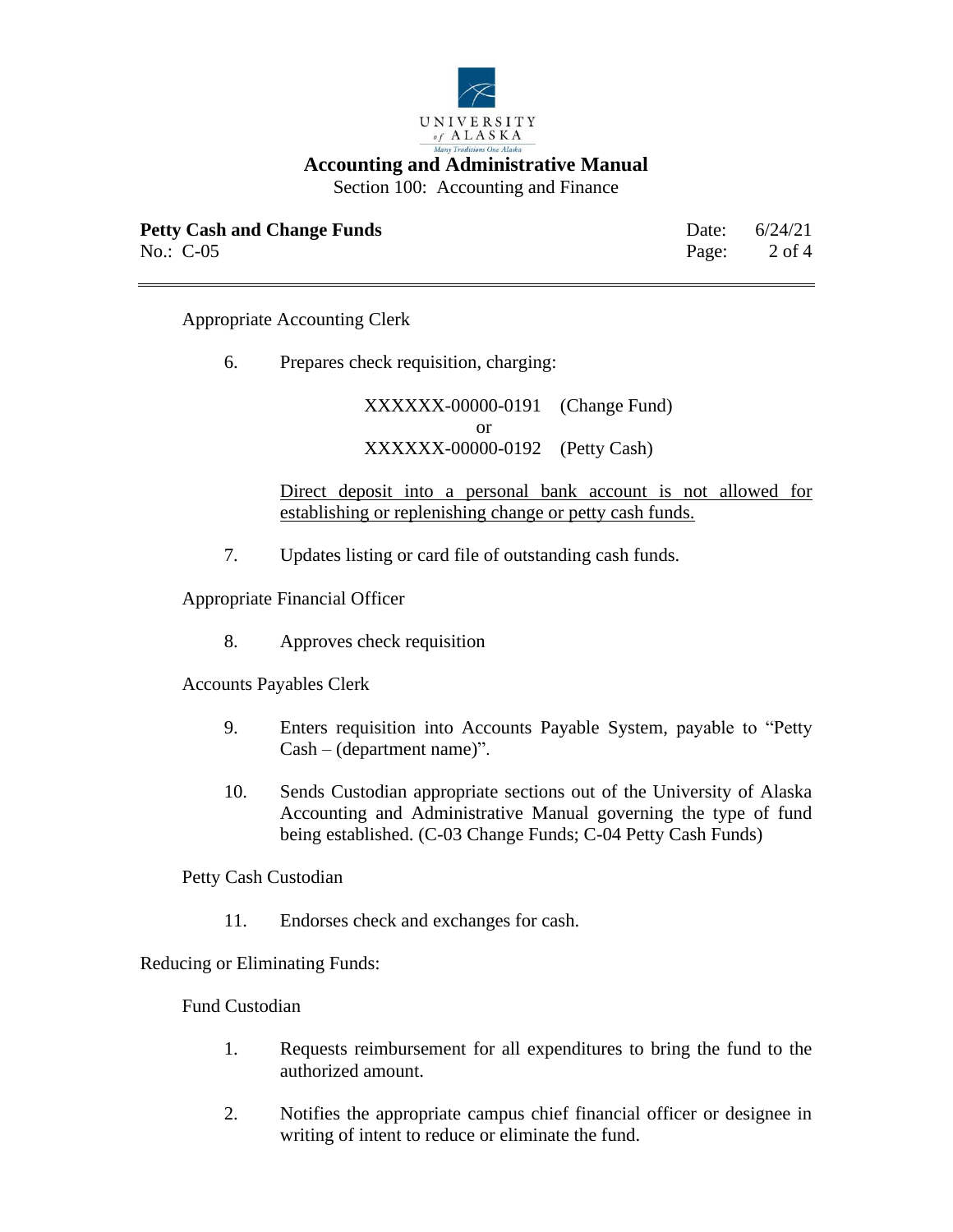

Section 100: Accounting and Finance

| <b>Petty Cash and Change Funds</b> | Date: $6/24/21$ |
|------------------------------------|-----------------|
| No.: $C-05$                        | Page: 3 of 4    |

Campus Chief Financial Officer or Designee

- 3. Approves or rejects request in writing.
- 4. If approved, forwards request to appropriate accounting clerk.

## Fund Custodian

5. Prepares deposit form and includes Custodian Name and Department in the description field.

Credit: XXXXXX-00000-0191 (Change fund) or XXXXXX-00000-0192 (Petty Cash)

6. Deposits the full amount or reduction portion of the fund with the business office cashier.

Business Office Cashier

7. Prepares receipt for the return of petty cash or change funds.

Appropriate Accounting Clerk

8. Updates listing or card file of outstanding cash funds during normal reconciliation procedure.

Transferring Funds:

Current Fund Custodian

- 1. Requests reimbursement for all expenditures to bring the fund to the authorized amount.
- 2. Notifies the appropriate campus chief financial officer or designee in writing of intent to transfer the fund.